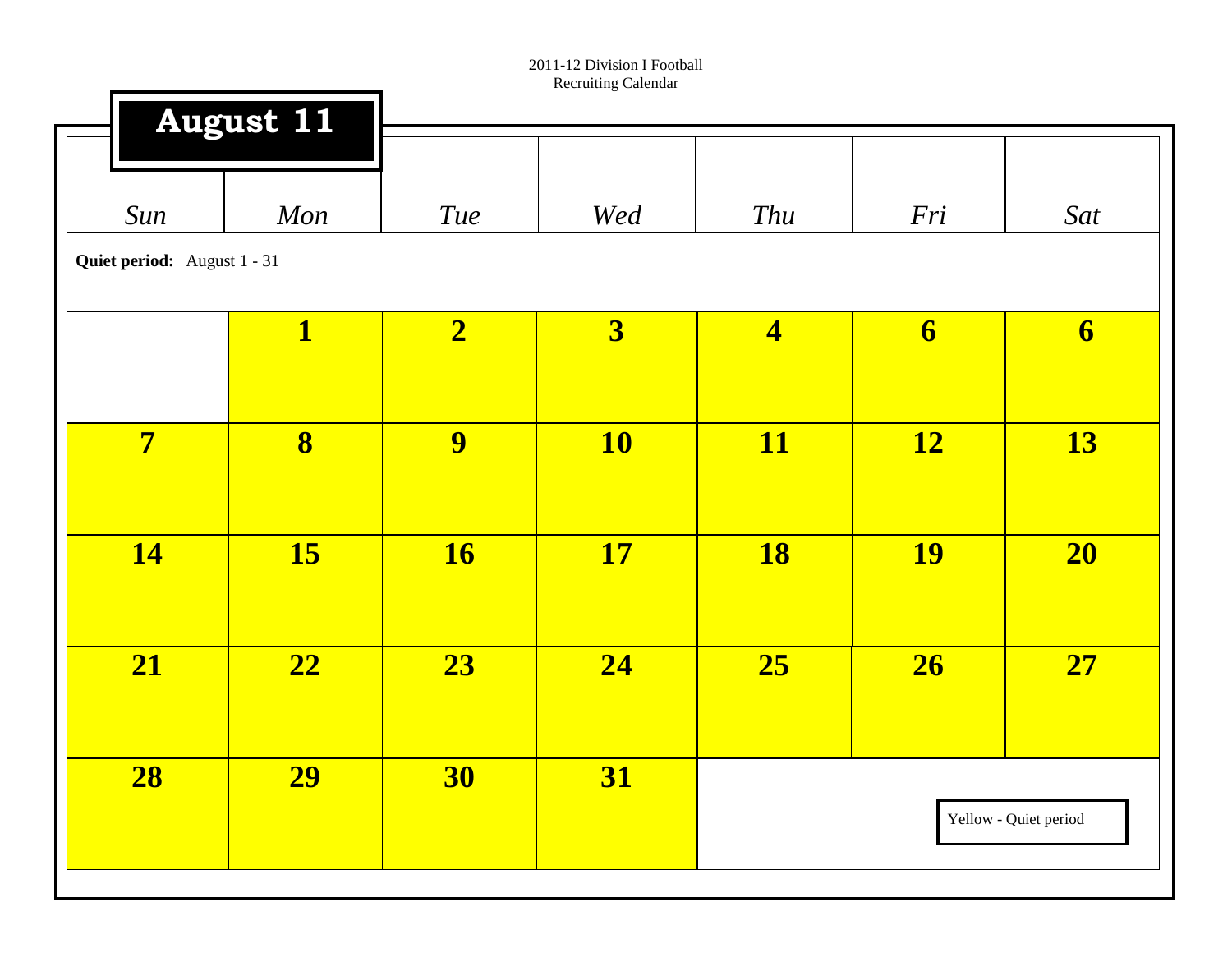|                         | September 11                                                                                                                  |            |     |                                                                                                                                                                                                                                                                                                                                                               |                |                                                   |
|-------------------------|-------------------------------------------------------------------------------------------------------------------------------|------------|-----|---------------------------------------------------------------------------------------------------------------------------------------------------------------------------------------------------------------------------------------------------------------------------------------------------------------------------------------------------------------|----------------|---------------------------------------------------|
|                         |                                                                                                                               |            |     |                                                                                                                                                                                                                                                                                                                                                               |                |                                                   |
| Sun                     | Mon                                                                                                                           | <b>Tue</b> | Wed | <b>Thu</b>                                                                                                                                                                                                                                                                                                                                                    | Fri            | <b>Sat</b>                                        |
|                         | <b>Quiet period:</b> September 1 - 30 *(see explanation)                                                                      |            |     |                                                                                                                                                                                                                                                                                                                                                               |                |                                                   |
|                         |                                                                                                                               |            |     | *Evaluation period: Not exceeding a period of 42 evaluation days (54 for U.S. service academies) during the months of September, October and November selected at the<br>discretion of the institution and designated in writing in the office of the director of athletics; authorized off-campus recruiters shall not visit a prospective student-athlete's |                |                                                   |
|                         | educational institution on more than one calendar day during this period. All other dates shall be considered a quiet period. |            |     |                                                                                                                                                                                                                                                                                                                                                               | $\overline{2}$ | 3                                                 |
|                         |                                                                                                                               |            |     |                                                                                                                                                                                                                                                                                                                                                               |                |                                                   |
|                         |                                                                                                                               |            |     |                                                                                                                                                                                                                                                                                                                                                               |                |                                                   |
| $\overline{\mathbf{4}}$ | 5                                                                                                                             | 6          | 7   | 8                                                                                                                                                                                                                                                                                                                                                             | 9              | <b>10</b>                                         |
|                         |                                                                                                                               |            |     |                                                                                                                                                                                                                                                                                                                                                               |                |                                                   |
| 11                      | 12                                                                                                                            | 13         | 14  | 15                                                                                                                                                                                                                                                                                                                                                            | <b>16</b>      | <b>17</b>                                         |
|                         |                                                                                                                               |            |     |                                                                                                                                                                                                                                                                                                                                                               |                |                                                   |
|                         |                                                                                                                               |            |     |                                                                                                                                                                                                                                                                                                                                                               |                |                                                   |
| 18                      | 19                                                                                                                            | 20         | 21  | 22                                                                                                                                                                                                                                                                                                                                                            | 23             | 24                                                |
|                         |                                                                                                                               |            |     |                                                                                                                                                                                                                                                                                                                                                               |                |                                                   |
|                         |                                                                                                                               |            |     |                                                                                                                                                                                                                                                                                                                                                               |                |                                                   |
| 25                      | <b>26</b>                                                                                                                     | 27         | 28  | 29                                                                                                                                                                                                                                                                                                                                                            | 30             |                                                   |
|                         |                                                                                                                               |            |     |                                                                                                                                                                                                                                                                                                                                                               |                | Yellow - Quiet period<br>Blue - Evaluation period |
|                         |                                                                                                                               |            |     |                                                                                                                                                                                                                                                                                                                                                               |                |                                                   |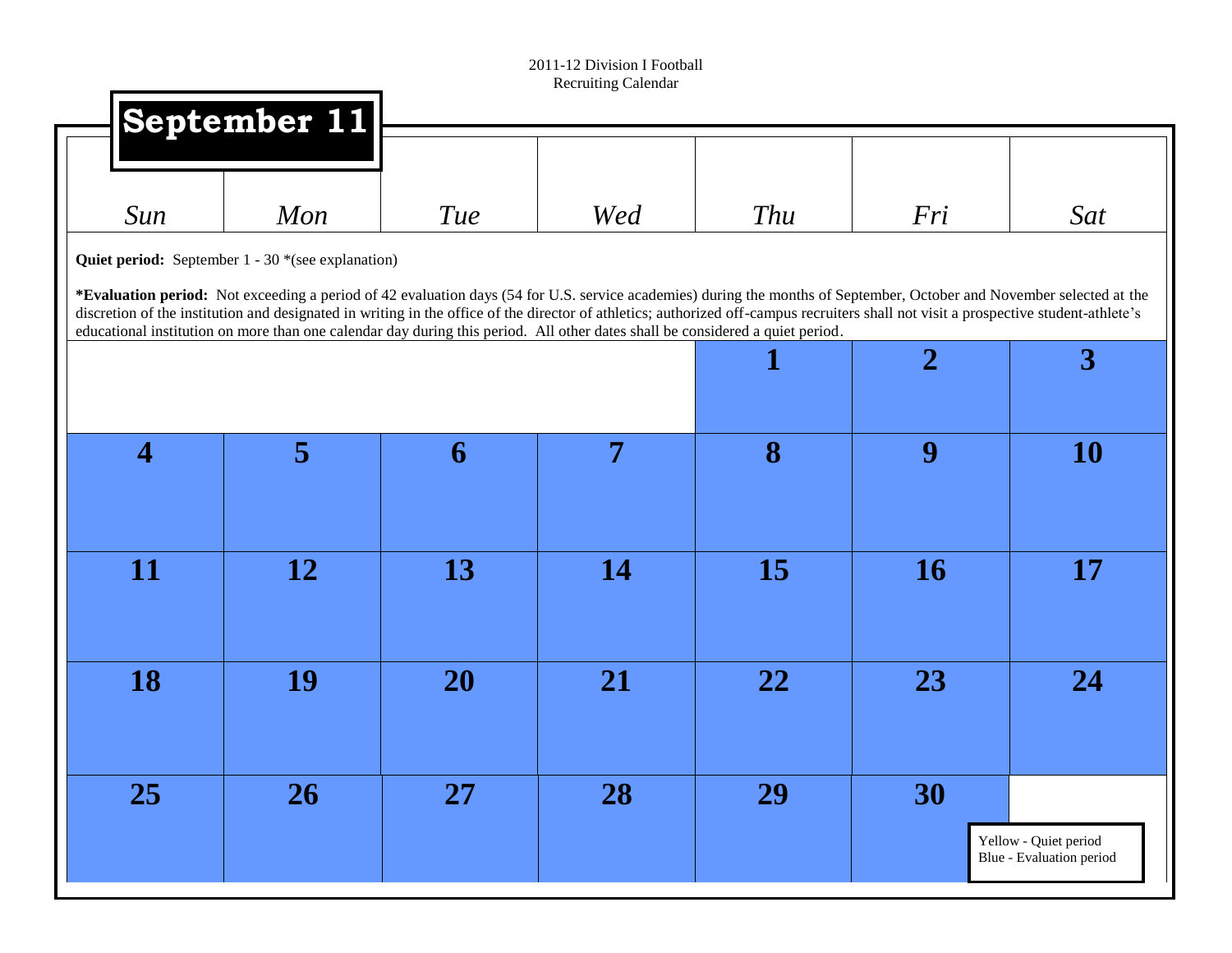|                | October 11                                                                                                                                                                                                                                                                                                                                                    |                          |           |           |                       |                          |
|----------------|---------------------------------------------------------------------------------------------------------------------------------------------------------------------------------------------------------------------------------------------------------------------------------------------------------------------------------------------------------------|--------------------------|-----------|-----------|-----------------------|--------------------------|
| Sun            | Mon                                                                                                                                                                                                                                                                                                                                                           | <b>Tue</b>               | Wed       | Thu       | Fri                   | Sat                      |
|                | <b>Quiet period:</b> October 1 - 31 *(see explanation)                                                                                                                                                                                                                                                                                                        |                          |           |           |                       |                          |
|                | *Evaluation period: Not exceeding a period of 42 evaluation days (54 for U.S. service academies) during the months of September, October and November selected at the<br>discretion of the institution and designated in writing in the office of the director of athletics; authorized off-campus recruiters shall not visit a prospective student-athlete's |                          |           |           |                       |                          |
|                | educational institution on more than one calendar day during this period. All other dates shall be considered a quiet period.                                                                                                                                                                                                                                 |                          |           |           |                       | $\mathbf 1$              |
|                |                                                                                                                                                                                                                                                                                                                                                               |                          |           |           |                       |                          |
|                |                                                                                                                                                                                                                                                                                                                                                               |                          |           |           |                       |                          |
| $\overline{2}$ | 3                                                                                                                                                                                                                                                                                                                                                             | $\overline{\mathcal{A}}$ | 5         | 6         | 7                     | 8                        |
|                |                                                                                                                                                                                                                                                                                                                                                               |                          |           |           |                       |                          |
| 9              | <b>10</b>                                                                                                                                                                                                                                                                                                                                                     | <b>11</b>                | <b>12</b> | 13        | 14                    | 15                       |
|                |                                                                                                                                                                                                                                                                                                                                                               |                          |           |           |                       |                          |
|                |                                                                                                                                                                                                                                                                                                                                                               |                          |           |           |                       |                          |
| <b>16</b>      | 17                                                                                                                                                                                                                                                                                                                                                            | 18                       | 19        | <b>20</b> | 21                    | 22                       |
|                |                                                                                                                                                                                                                                                                                                                                                               |                          |           |           |                       |                          |
| 23/30          | 24/31                                                                                                                                                                                                                                                                                                                                                         | 25                       | 26        | <b>27</b> | 28                    | 29                       |
|                |                                                                                                                                                                                                                                                                                                                                                               |                          |           |           | Yellow - Quiet period |                          |
|                |                                                                                                                                                                                                                                                                                                                                                               |                          |           |           |                       | Blue - Evaluation period |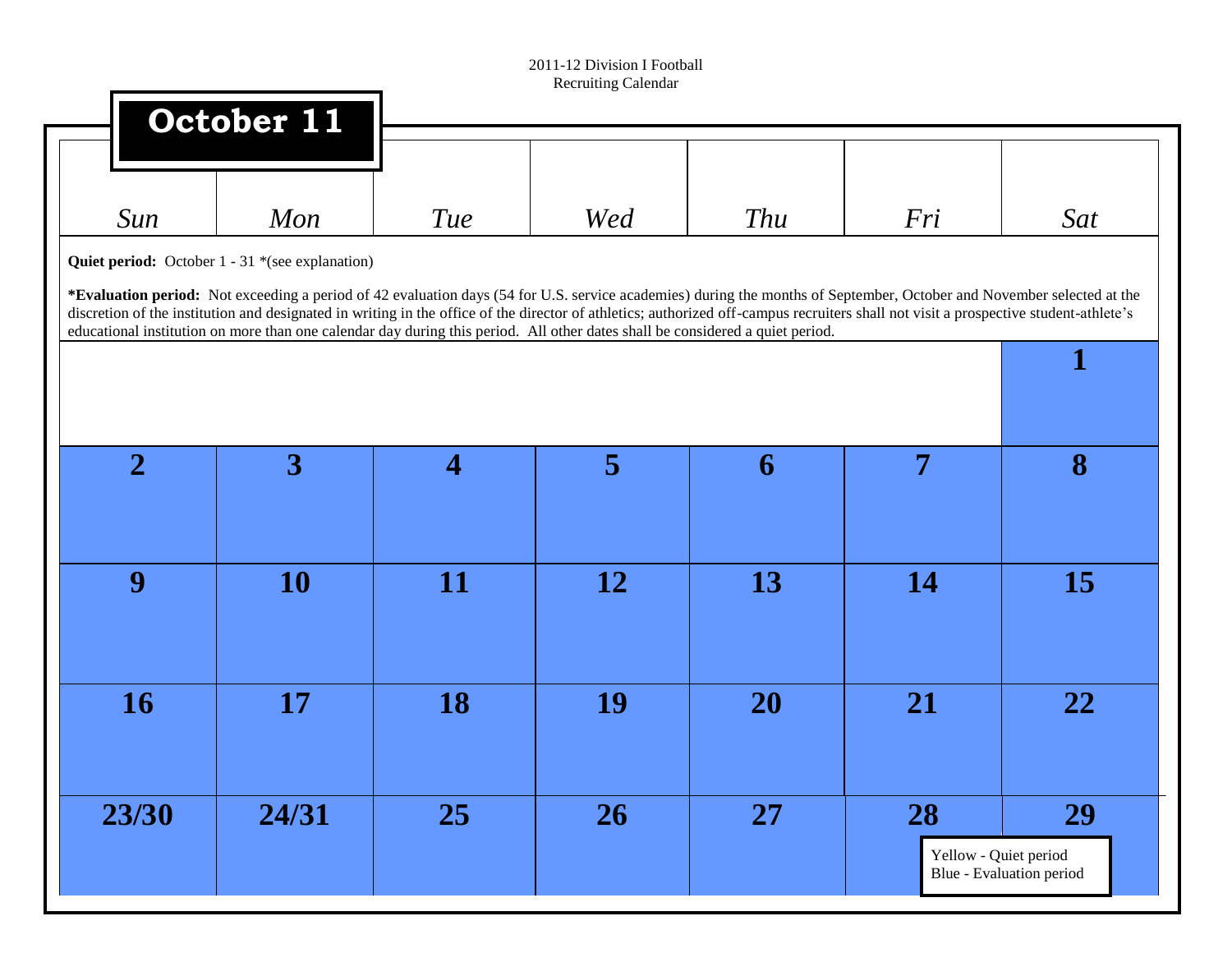|                                                                                                                                                                                                                                                                                                                                                                                                                                                                                                                                                                                                                                                                                                                                                                                                                                                                  | November 11 |     | 2011-12 Division I Football<br><b>Recruiting Calendar</b> |                |                |                                                                             |
|------------------------------------------------------------------------------------------------------------------------------------------------------------------------------------------------------------------------------------------------------------------------------------------------------------------------------------------------------------------------------------------------------------------------------------------------------------------------------------------------------------------------------------------------------------------------------------------------------------------------------------------------------------------------------------------------------------------------------------------------------------------------------------------------------------------------------------------------------------------|-------------|-----|-----------------------------------------------------------|----------------|----------------|-----------------------------------------------------------------------------|
|                                                                                                                                                                                                                                                                                                                                                                                                                                                                                                                                                                                                                                                                                                                                                                                                                                                                  |             |     |                                                           |                |                |                                                                             |
| Sun                                                                                                                                                                                                                                                                                                                                                                                                                                                                                                                                                                                                                                                                                                                                                                                                                                                              | Mon         | Tue | Wed                                                       | Thu            | Fri            | Sat                                                                         |
| <b>Quiet period:</b> November 1 - 26 <sup>*</sup> (see explanation)<br>*Evaluation period: November 1 - 27 -- Not exceeding a period of 42 evaluation days (54 for U.S. service academies) during the months of September, October and November<br>selected at the discretion of the institution and designated in writing in the office of the director of athletics; authorized off-campus recruiters shall not visit a prospective student-<br>athlete's educational institution on more than one calendar day during this period. All other dates shall be considered a quiet period.<br>**Contact period: November 27 - 30 -- Six in-person off-campus contacts per prospective student-athlete shall be permitted during this time period with not more than one<br>permitted in any one calendar week (Sunday through Saturday) or partial calendar week. |             |     |                                                           |                |                |                                                                             |
|                                                                                                                                                                                                                                                                                                                                                                                                                                                                                                                                                                                                                                                                                                                                                                                                                                                                  |             |     | $\overline{2}$                                            | $\overline{3}$ | $\overline{4}$ | 5                                                                           |
| 6                                                                                                                                                                                                                                                                                                                                                                                                                                                                                                                                                                                                                                                                                                                                                                                                                                                                | 7           | 8   | 9                                                         | <b>10</b>      | 11             | <b>12</b>                                                                   |
| 13                                                                                                                                                                                                                                                                                                                                                                                                                                                                                                                                                                                                                                                                                                                                                                                                                                                               | <b>14</b>   | 15  | <b>16</b>                                                 | 17             | <b>18</b>      | <b>19</b>                                                                   |
| <b>20</b>                                                                                                                                                                                                                                                                                                                                                                                                                                                                                                                                                                                                                                                                                                                                                                                                                                                        | 21          | 22  | 23                                                        | 24             | <b>25</b>      | <b>26</b>                                                                   |
| 27<br><b>Contact period:</b><br>November $27 - 30$ **                                                                                                                                                                                                                                                                                                                                                                                                                                                                                                                                                                                                                                                                                                                                                                                                            | 28          | 29  | <b>30</b>                                                 |                |                | Yellow - Quiet period<br>Blue - Evaluation period<br>Green - Contact period |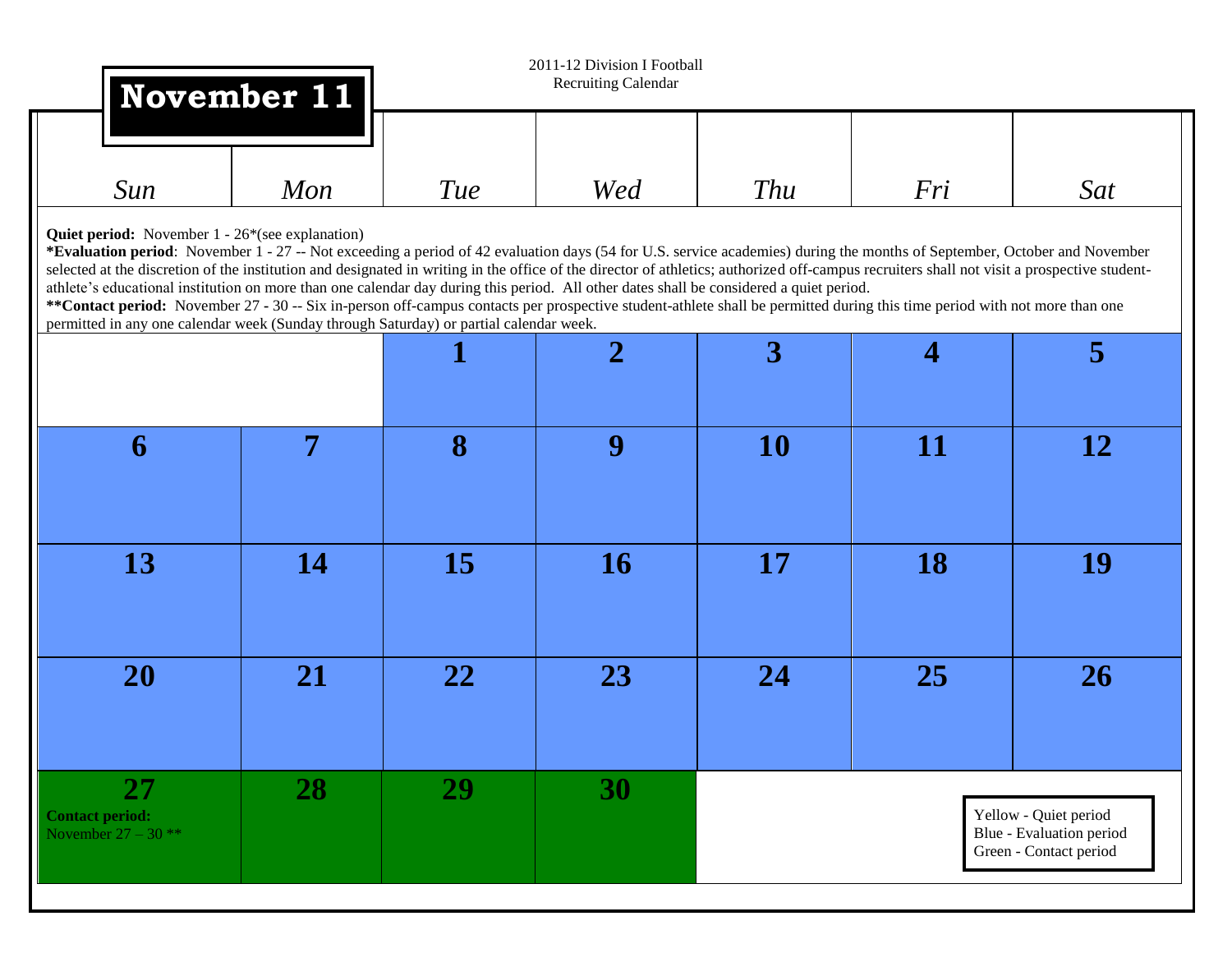|                                                                                                        | December 11                                                                                                                                                                                                                                                                                                                                              |     |     |                                                                                                                                                                                     |                |                                                                                   |
|--------------------------------------------------------------------------------------------------------|----------------------------------------------------------------------------------------------------------------------------------------------------------------------------------------------------------------------------------------------------------------------------------------------------------------------------------------------------------|-----|-----|-------------------------------------------------------------------------------------------------------------------------------------------------------------------------------------|----------------|-----------------------------------------------------------------------------------|
| Sun                                                                                                    | Mon                                                                                                                                                                                                                                                                                                                                                      | Tue | Wed | Thu                                                                                                                                                                                 | Fri            | <b>Sat</b>                                                                        |
| Contact period: December 1 - 17<br>Quiet period: December 18<br>orientation sessions for all students. | <b>Dead period:</b> December 19 - 31 * Institutional staff members may have contact<br>with a prospective student-athlete who has been admitted for midyear enrollment,<br>provided the prospect has signed an NLI or other offer of admission and/or financial<br>aid to attend the institution and is required to be on campus to attend institutional |     |     | All junior college prospective student-athlete's intending to enroll at midyear<br>are subject to this additional recruiting calendar restriction.<br>Dead period: December 19 - 22 |                |                                                                                   |
|                                                                                                        |                                                                                                                                                                                                                                                                                                                                                          |     |     | <b>Contact period:</b><br>December 1 - 17                                                                                                                                           | $\overline{2}$ | 3                                                                                 |
| 4                                                                                                      | 5                                                                                                                                                                                                                                                                                                                                                        | 6   |     | 8                                                                                                                                                                                   | 9              | 10                                                                                |
| 11                                                                                                     | 12                                                                                                                                                                                                                                                                                                                                                       | 13  | 14  | <b>15</b>                                                                                                                                                                           | <b>16</b>      | 17                                                                                |
| <b>18</b><br><b>Quiet period</b>                                                                       | 19<br><b>Dead period:</b><br>December $19 - 31$<br>* (See note above<br>regarding contact                                                                                                                                                                                                                                                                | 20  | 21  | 22                                                                                                                                                                                  | 23             | 24                                                                                |
| 25                                                                                                     | 26                                                                                                                                                                                                                                                                                                                                                       | 27  | 28  | 29                                                                                                                                                                                  | 30             | <b>31</b><br>Green - Contact period<br>Yellow - Quiet period<br>Red - Dead period |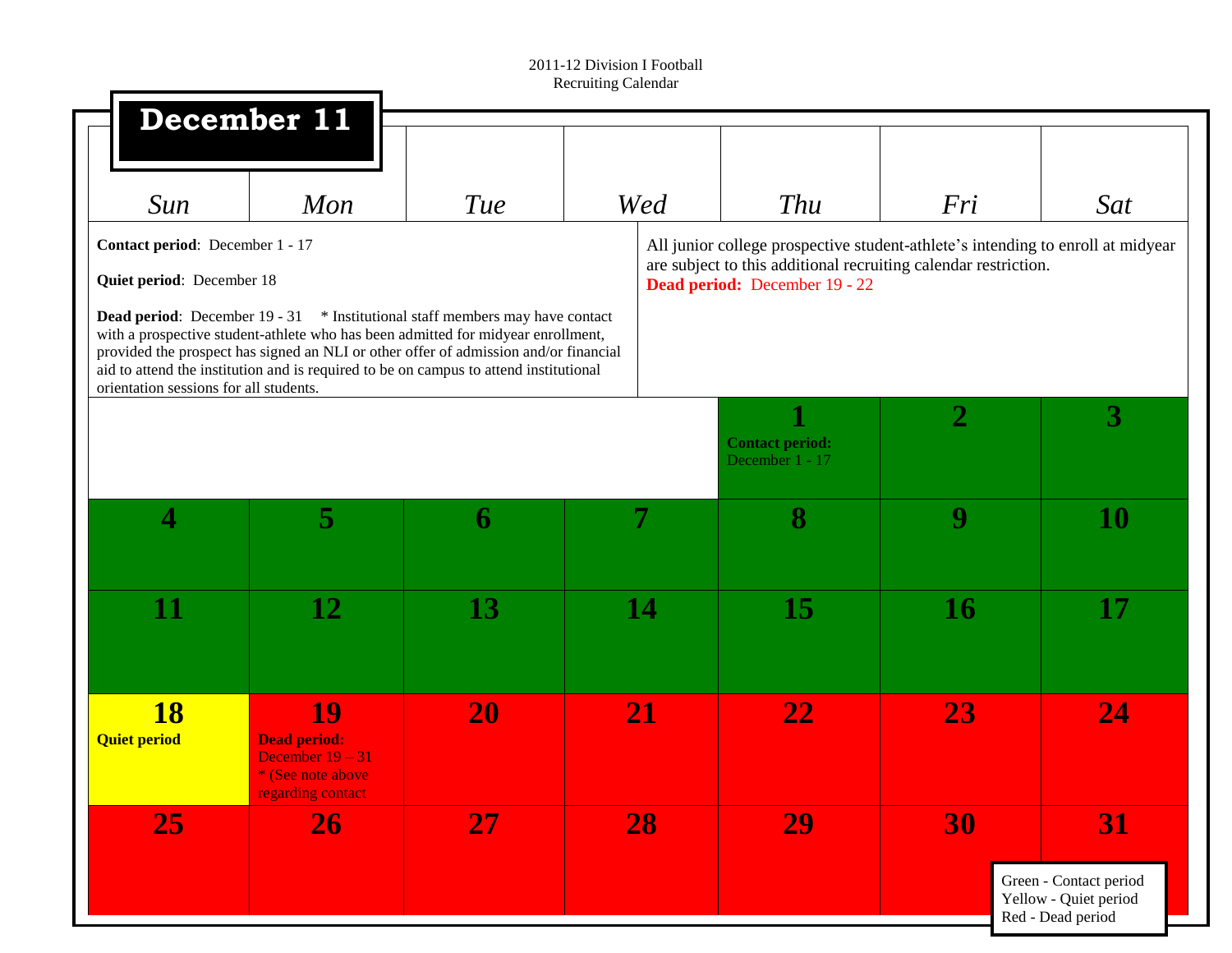|                                                                             | January 12                                                                                                                         |           |                                                                    |            |                                                                                                                                                                                                                                                                                                                                                                                                    |                                                                            |
|-----------------------------------------------------------------------------|------------------------------------------------------------------------------------------------------------------------------------|-----------|--------------------------------------------------------------------|------------|----------------------------------------------------------------------------------------------------------------------------------------------------------------------------------------------------------------------------------------------------------------------------------------------------------------------------------------------------------------------------------------------------|----------------------------------------------------------------------------|
| Sun                                                                         | Mon                                                                                                                                | Tue       | Wed                                                                | <b>Thu</b> | Fri                                                                                                                                                                                                                                                                                                                                                                                                | Sat                                                                        |
|                                                                             | <b>Dead period:</b> January $1 - 3$ <sup>*</sup> (see explanation below); $9 - 12$ <sup>*</sup> (see explanation below); $30 - 31$ |           |                                                                    |            |                                                                                                                                                                                                                                                                                                                                                                                                    |                                                                            |
| Quiet period: January 8; 29                                                 |                                                                                                                                    |           |                                                                    |            |                                                                                                                                                                                                                                                                                                                                                                                                    |                                                                            |
| Contact period: January 4 - 8; 13 - 28                                      |                                                                                                                                    |           |                                                                    |            |                                                                                                                                                                                                                                                                                                                                                                                                    |                                                                            |
| <b>Dead period:</b><br>January 1 -3 *See<br>note below regarding<br>contact | $\bf{2}$                                                                                                                           | 3         | $\overline{\mathbf{4}}$<br><b>Contact period:</b><br>January 4 - 8 | 5          | 6                                                                                                                                                                                                                                                                                                                                                                                                  | 7                                                                          |
| $\overline{\mathbf{8}}$<br><b>Quiet period</b>                              | 9<br><b>Dead period:</b><br><b>January 9 - 12</b><br>*See note below<br>regarding contact                                          | <b>10</b> | 11                                                                 | <u>12</u>  | 13<br><b>Contact period"</b><br><b>January 13 - 28</b>                                                                                                                                                                                                                                                                                                                                             | 14                                                                         |
| <b>15</b>                                                                   | <b>16</b>                                                                                                                          | 17        | <b>18</b>                                                          | 19         | <b>20</b>                                                                                                                                                                                                                                                                                                                                                                                          | 21                                                                         |
| 22                                                                          | <b>23</b>                                                                                                                          | 24        | <b>25</b>                                                          | <b>26</b>  | 27                                                                                                                                                                                                                                                                                                                                                                                                 | 28<br>Red - Dead period<br>Green - Contact period<br>Yellow - Quiet period |
| <b>29</b><br><b>Quiet period</b>                                            | 30<br><b>Dead period</b>                                                                                                           | <b>31</b> |                                                                    |            | * Institutional staff members may have contact with a prospective student-athlete who has been<br>admitted for midyear enrollment, provided the prospective student-athlete has signed a National<br>Letter of Intent or other offer of admission and/or financial aid to attend the institution and is<br>required to be on campus to attend institutional orientation sessions for all students. |                                                                            |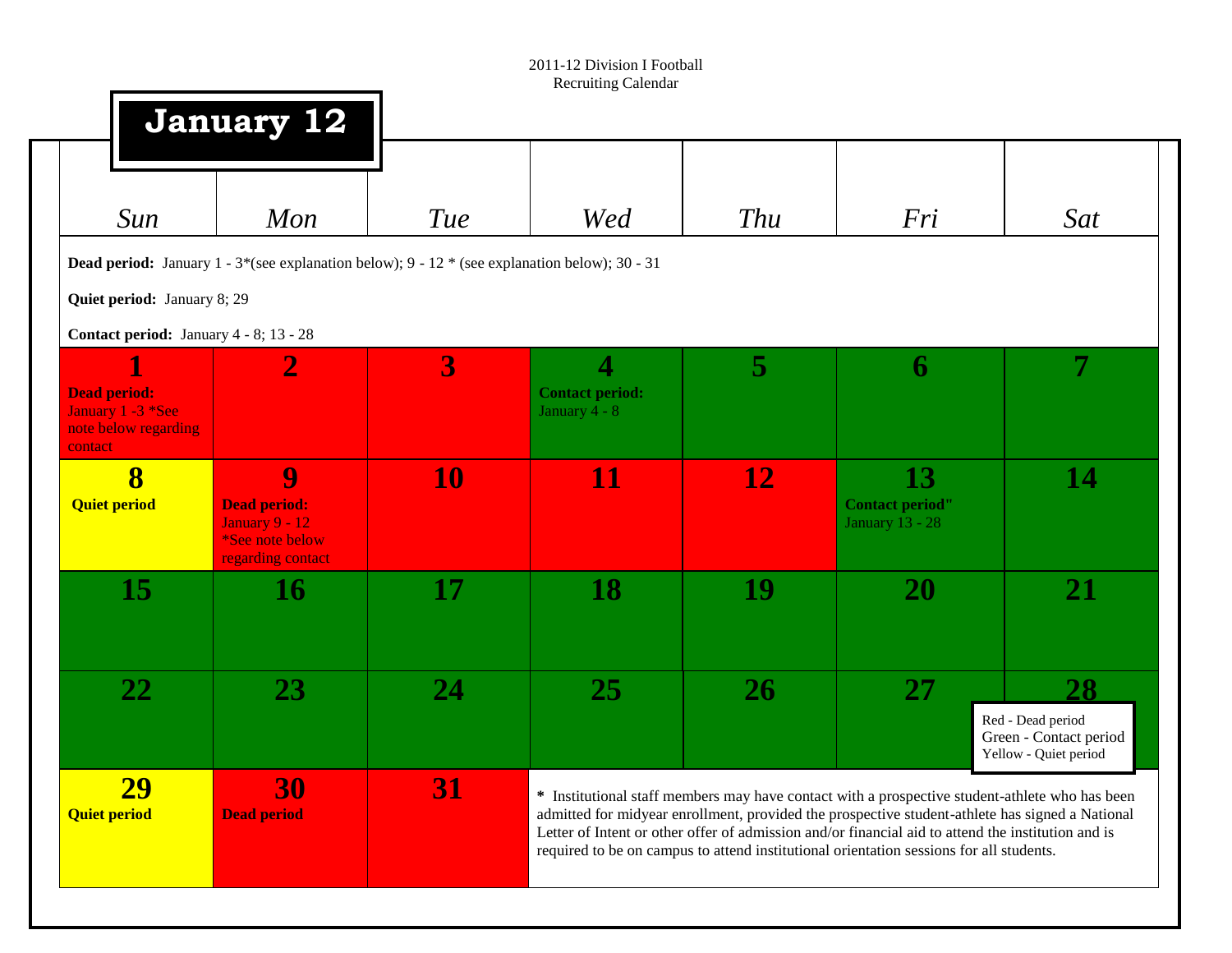|                               |                         |                | 2011-12 Division I Football |                |                      |                         |
|-------------------------------|-------------------------|----------------|-----------------------------|----------------|----------------------|-------------------------|
|                               |                         |                | Recruiting Calendar         |                |                      |                         |
|                               | <b>February 12</b>      |                |                             |                |                      |                         |
|                               |                         |                |                             |                |                      |                         |
|                               |                         |                |                             |                |                      |                         |
|                               |                         |                |                             |                |                      |                         |
| Sun                           | Mon                     | <b>Tue</b>     | Wed                         | Thu            | Fri                  | Sat                     |
|                               |                         |                |                             |                |                      |                         |
| Dead period: February 1 - 2   |                         |                |                             |                |                      |                         |
|                               |                         |                |                             |                |                      |                         |
| Quiet period: February 3 - 29 |                         |                |                             |                |                      |                         |
|                               |                         |                |                             |                |                      |                         |
|                               |                         |                |                             |                |                      |                         |
|                               |                         |                | $\mathbf{1}$                | $\overline{2}$ | $\overline{3}$       | $\overline{\mathbf{4}}$ |
|                               |                         |                | <b>Dead period:</b>         |                | <b>Quiet period:</b> |                         |
|                               |                         |                | February 1 - 2              |                | February 3 - 29      |                         |
|                               |                         |                |                             |                |                      |                         |
|                               |                         |                |                             |                |                      |                         |
| 5                             | $\overline{\mathbf{6}}$ | $\overline{7}$ | $\overline{\mathbf{8}}$     | 9              | <b>10</b>            | <b>11</b>               |
|                               |                         |                |                             |                |                      |                         |
|                               |                         |                |                             |                |                      |                         |
|                               |                         |                |                             |                |                      |                         |
|                               |                         |                |                             |                |                      |                         |
| <b>12</b>                     | <b>13</b>               | <b>14</b>      | <b>15</b>                   | <b>16</b>      | <b>17</b>            | <b>18</b>               |
|                               |                         |                |                             |                |                      |                         |
|                               |                         |                |                             |                |                      |                         |
|                               |                         |                |                             |                |                      |                         |
| <b>19</b>                     | 20                      | 21             | $\boxed{22}$                | 23             | $\overline{24}$      | 25                      |
|                               |                         |                |                             |                |                      |                         |
|                               |                         |                |                             |                |                      |                         |
|                               |                         |                |                             |                |                      |                         |
|                               |                         |                |                             |                |                      |                         |
| 26                            | 27                      | 28             | <b>29</b>                   |                |                      |                         |
|                               |                         |                |                             |                |                      | Red - Dead period       |
|                               |                         |                |                             |                |                      | Yellow - Quiet period   |
|                               |                         |                |                             |                |                      |                         |
|                               |                         |                |                             |                |                      |                         |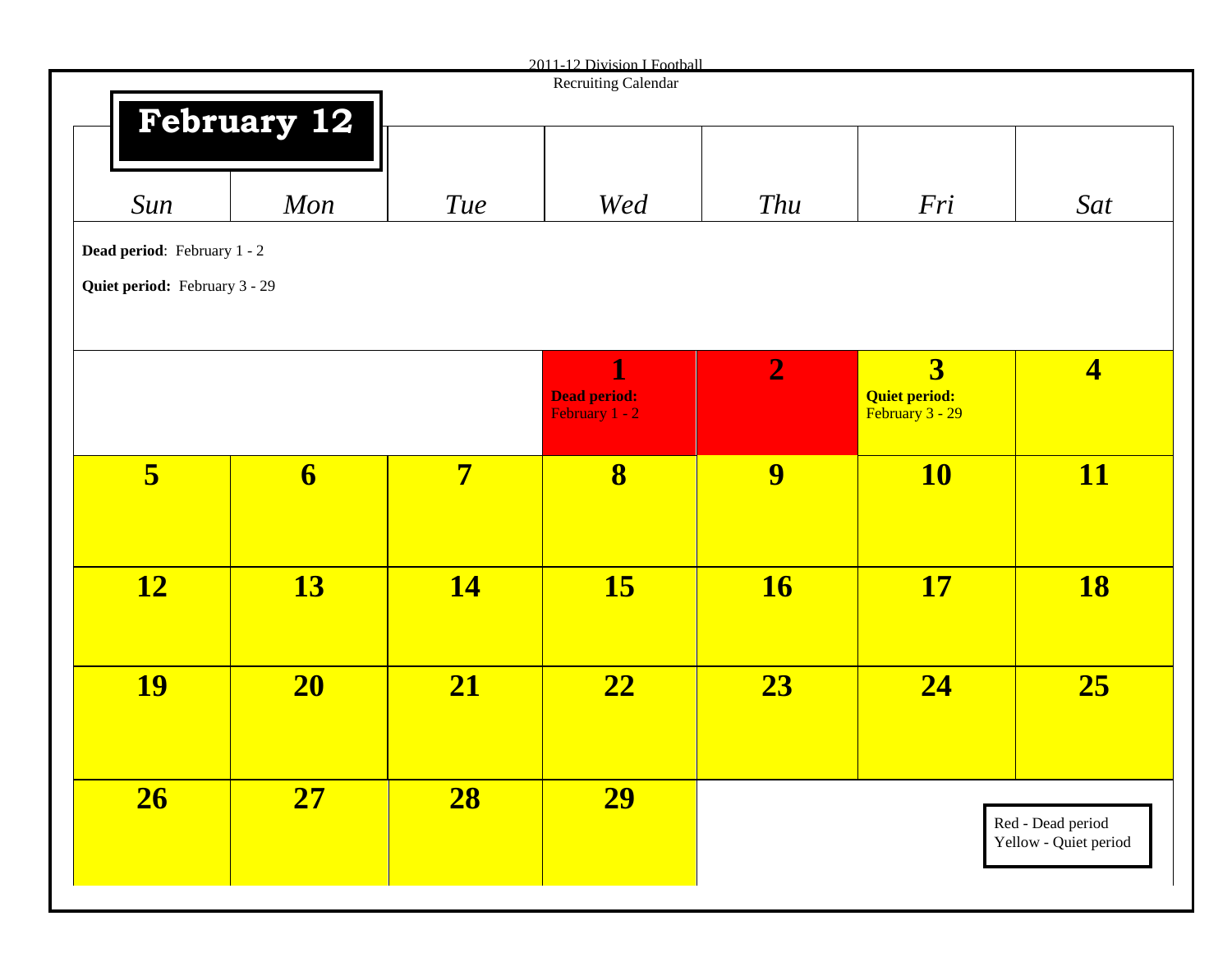|                            | March 12  |                         |                |                         |                |                       |
|----------------------------|-----------|-------------------------|----------------|-------------------------|----------------|-----------------------|
| Sun                        | Mon       | <b>Tue</b>              | Wed            | Thu                     | Fri            | Sat                   |
| Quiet period: March 1 - 31 |           |                         |                |                         |                |                       |
|                            |           |                         |                | $\mathbf{1}$            | $\overline{2}$ | 3                     |
| $\overline{\mathbf{4}}$    | 5         | $\overline{\mathbf{6}}$ | $\overline{7}$ | $\overline{\mathbf{8}}$ | 9              | <b>10</b>             |
|                            |           |                         |                |                         |                |                       |
| <b>11</b>                  | <b>12</b> | 13                      | <b>14</b>      | <b>15</b>               | <b>16</b>      | <b>17</b>             |
| <b>18</b>                  | <b>19</b> | 20                      | 21             | $\overline{22}$         | 23             | 24                    |
|                            |           |                         |                |                         |                |                       |
| 25                         | 26        | 27                      | 28             | <b>29</b>               | 30             | 31                    |
|                            |           |                         |                |                         |                | Yellow - Quiet period |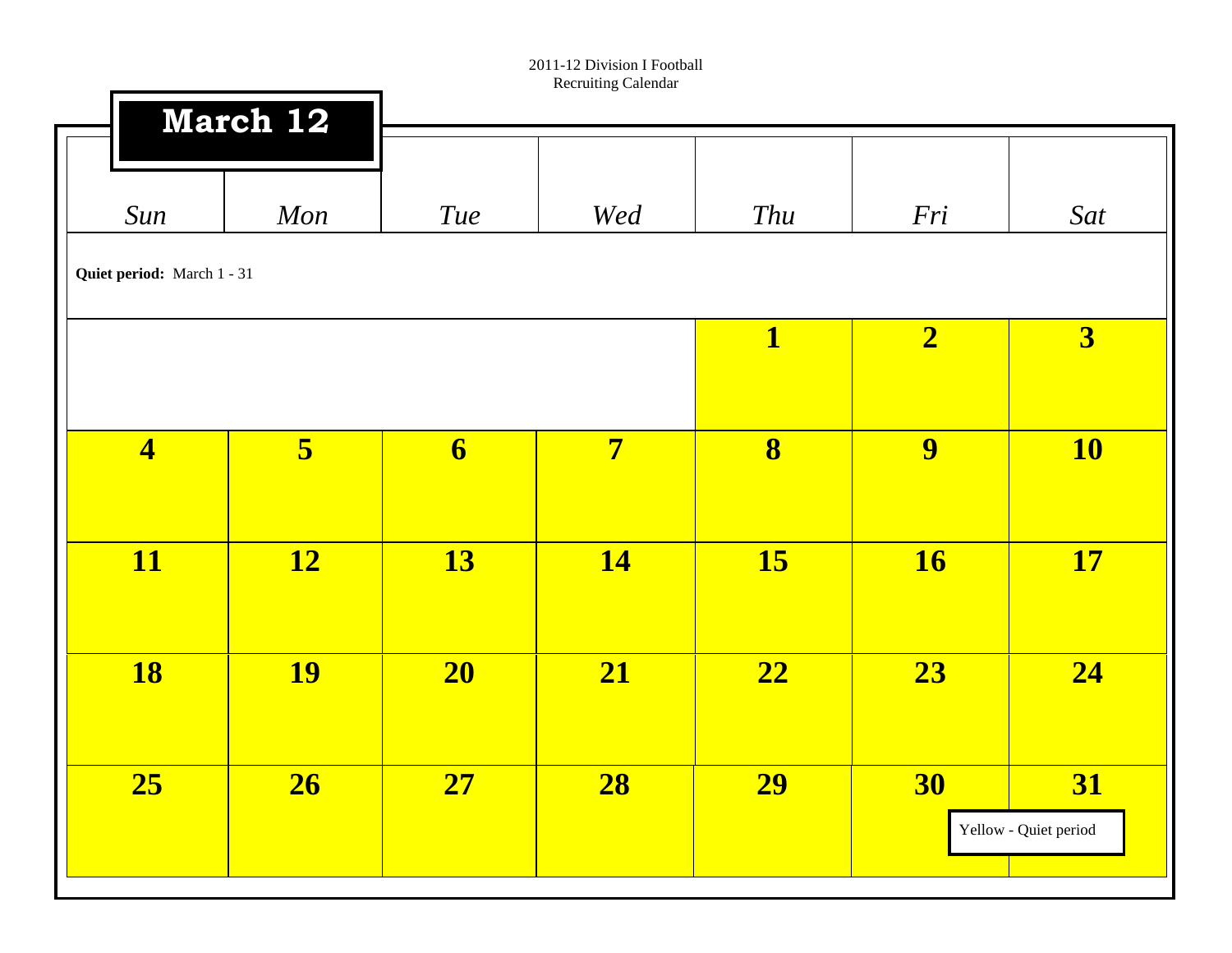|                                                               | April 12                                                |                                                                                                                                                                                                                                                                                             |           |                                                                                                                                                                                                                                                                                                                                                                                                                                                                                                                                                                                                                                                                                                                                   |           |                                                   |
|---------------------------------------------------------------|---------------------------------------------------------|---------------------------------------------------------------------------------------------------------------------------------------------------------------------------------------------------------------------------------------------------------------------------------------------|-----------|-----------------------------------------------------------------------------------------------------------------------------------------------------------------------------------------------------------------------------------------------------------------------------------------------------------------------------------------------------------------------------------------------------------------------------------------------------------------------------------------------------------------------------------------------------------------------------------------------------------------------------------------------------------------------------------------------------------------------------------|-----------|---------------------------------------------------|
| Sun                                                           | Mon                                                     | Tue                                                                                                                                                                                                                                                                                         | Wed       | <b>Thu</b>                                                                                                                                                                                                                                                                                                                                                                                                                                                                                                                                                                                                                                                                                                                        | Fri       | Sat                                               |
| Quiet period: April 1 - 14                                    |                                                         | Evaluation period: April 16 through May 31 * 168 evaluation days (216 for U.S. service academies) (excluding Memorial Day and Sundays) selected at the discretion of<br>the member institution and designated in writing in the office of the director of athletics (see explanation below) |           |                                                                                                                                                                                                                                                                                                                                                                                                                                                                                                                                                                                                                                                                                                                                   |           |                                                   |
| $\blacksquare$<br><b>Quiet period:</b><br><b>April 1 - 14</b> | $\overline{\mathbf{2}}$                                 | $\overline{\mathbf{3}}$                                                                                                                                                                                                                                                                     | 4         | 5                                                                                                                                                                                                                                                                                                                                                                                                                                                                                                                                                                                                                                                                                                                                 | 6         | $\overline{7}$                                    |
| 8                                                             | 9                                                       | <b>10</b>                                                                                                                                                                                                                                                                                   | <b>11</b> | <u>12</u>                                                                                                                                                                                                                                                                                                                                                                                                                                                                                                                                                                                                                                                                                                                         | <b>13</b> | <b>14</b>                                         |
| <b>15</b>                                                     | <b>16</b><br><b>Evaluation period:</b><br>April 16 - 30 | 17                                                                                                                                                                                                                                                                                          | 18        | 19                                                                                                                                                                                                                                                                                                                                                                                                                                                                                                                                                                                                                                                                                                                                | <b>20</b> | 21                                                |
| 22                                                            | 23                                                      | 24                                                                                                                                                                                                                                                                                          | 25        | 26                                                                                                                                                                                                                                                                                                                                                                                                                                                                                                                                                                                                                                                                                                                                | 27        | 28                                                |
| 29                                                            | 30                                                      |                                                                                                                                                                                                                                                                                             |           | * An authorized off-campus recruiter may use one evaluation to assess the prospective student-athlete's athletics ability<br>and one evaluation to assess the prospective student-athlete's academic qualifications during this evaluation period If an<br>institution's coaching staff member conducts both an athletics and an academic evaluation of the prospect on the same day<br>during this evaluation period, the institution shall be charged with the use of an academics evaluation only and shall be<br>permitted to conduct a second athletics evaluation of the prospect on a separate day during this evaluation period. Those<br>days in April not designated for evaluation shall be considered a quiet period. |           |                                                   |
|                                                               |                                                         |                                                                                                                                                                                                                                                                                             |           |                                                                                                                                                                                                                                                                                                                                                                                                                                                                                                                                                                                                                                                                                                                                   |           | Yellow - Quiet period<br>Blue - Evaluation period |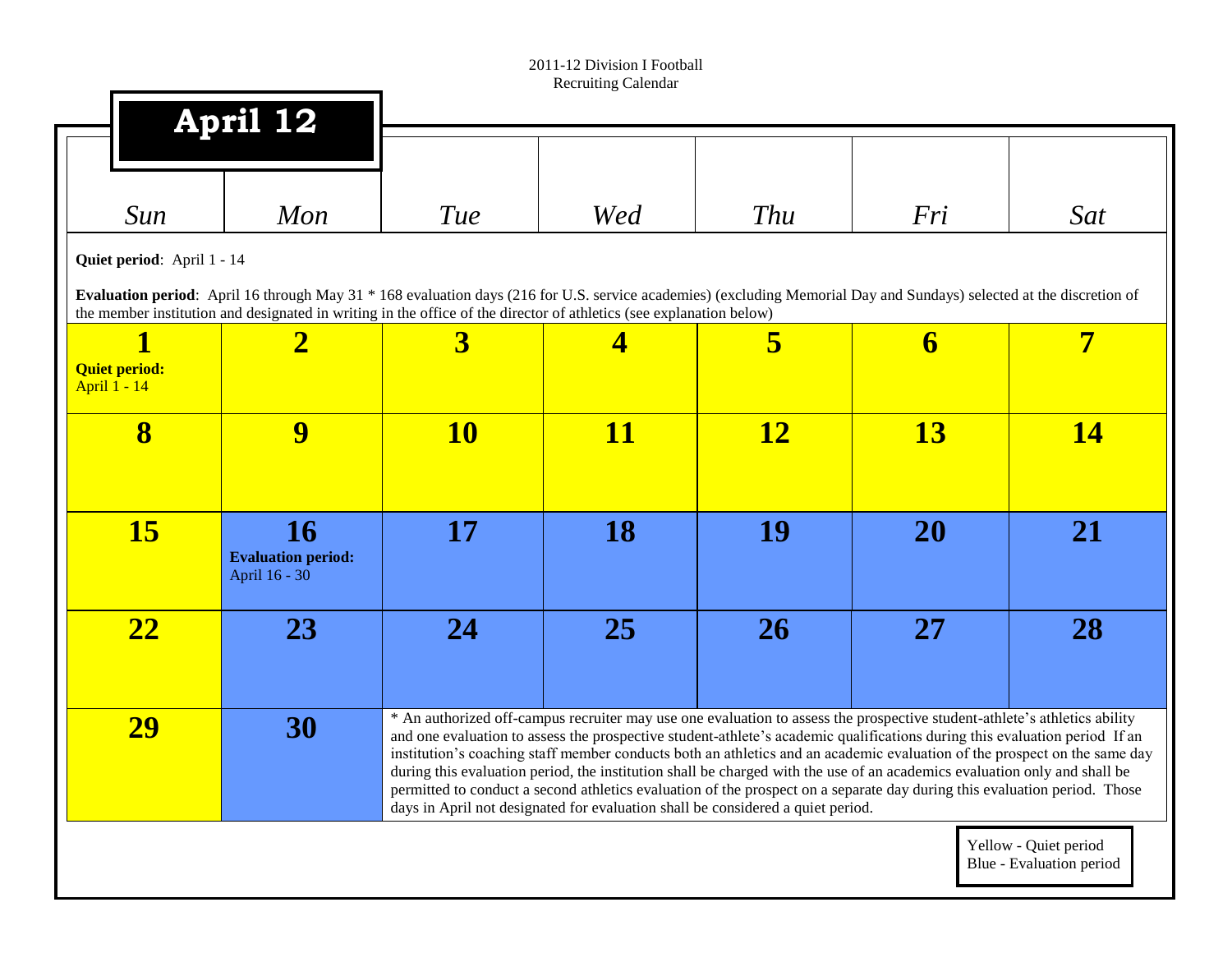|                         | <b>May 12</b>                                                                                                                                                                                                                                                                                                                                                                                                                                                                                                                                                                                                                                                                                                                                                                                                                                                                |            |                |           |           |                                                   |
|-------------------------|------------------------------------------------------------------------------------------------------------------------------------------------------------------------------------------------------------------------------------------------------------------------------------------------------------------------------------------------------------------------------------------------------------------------------------------------------------------------------------------------------------------------------------------------------------------------------------------------------------------------------------------------------------------------------------------------------------------------------------------------------------------------------------------------------------------------------------------------------------------------------|------------|----------------|-----------|-----------|---------------------------------------------------|
| Sun                     | Mon                                                                                                                                                                                                                                                                                                                                                                                                                                                                                                                                                                                                                                                                                                                                                                                                                                                                          | <b>Tue</b> | Wed            | Thu       | Fri       | Sat                                               |
|                         | Evaluation period: April 16 through May 31 * 168 evaluation days (216 for U.S. service academies) (excluding Memorial Day and Sundays) selected at the discretion of<br>the member institution and designated in writing in the office of the director of athletics.<br>* An authorized off-campus recruiter may use one evaluation to assess the prospect's athletics ability and one evaluation to assess the prospect's academic qualifications during this evaluation<br>period). If an institution's coaching staff member conducts both an athletics and an academic evaluation on the same day during this evaluation period, the institution shall be charged with the<br>use of an academics evaluation only and shall be permitted to conduct a second athletics evaluation of the prospect on a separate day during this evaluation period. Those days in May not |            |                |           |           |                                                   |
|                         | designated above for evaluation opportunities shall be considered a quiet period.                                                                                                                                                                                                                                                                                                                                                                                                                                                                                                                                                                                                                                                                                                                                                                                            |            | $\overline{2}$ | 3         | 4         | 5                                                 |
| $\overline{\mathbf{6}}$ | 7                                                                                                                                                                                                                                                                                                                                                                                                                                                                                                                                                                                                                                                                                                                                                                                                                                                                            | 8          | 9              | <b>10</b> | <b>11</b> | 12                                                |
| <b>13</b>               | 14                                                                                                                                                                                                                                                                                                                                                                                                                                                                                                                                                                                                                                                                                                                                                                                                                                                                           | 15         | <b>16</b>      | 17        | 18        | 19                                                |
| <b>20</b>               | 21                                                                                                                                                                                                                                                                                                                                                                                                                                                                                                                                                                                                                                                                                                                                                                                                                                                                           | 22         | 23             | 24        | 25        | 26                                                |
| <b>27</b>               | 28                                                                                                                                                                                                                                                                                                                                                                                                                                                                                                                                                                                                                                                                                                                                                                                                                                                                           | 29         | 30             | 31        |           | Blue - Evaluation period<br>Yellow - Quiet period |
|                         |                                                                                                                                                                                                                                                                                                                                                                                                                                                                                                                                                                                                                                                                                                                                                                                                                                                                              |            |                |           |           |                                                   |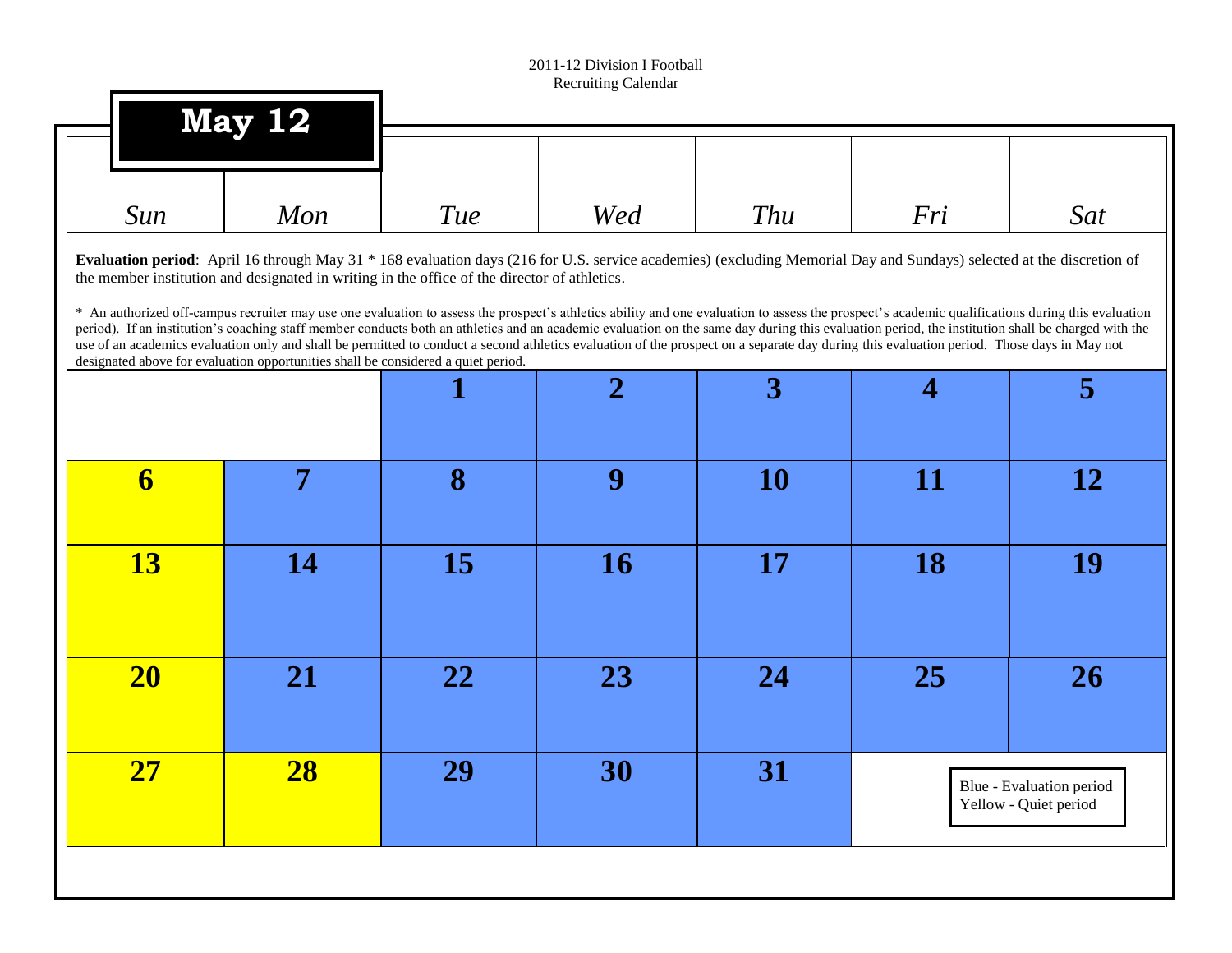п

|                                  | June 12                 |           |                         |                |                         |                       |
|----------------------------------|-------------------------|-----------|-------------------------|----------------|-------------------------|-----------------------|
|                                  |                         |           |                         |                |                         |                       |
| Sun                              | Mon                     | Tue       | Wed                     | Thu            | Fri                     | Sat                   |
| <b>Quiet period:</b> June 1 - 30 |                         |           |                         |                |                         |                       |
|                                  |                         |           |                         |                |                         |                       |
|                                  |                         |           |                         |                | $\overline{\mathbf{1}}$ | $\boxed{2}$           |
|                                  |                         |           |                         |                |                         |                       |
| $\overline{\mathbf{3}}$          | $\overline{\mathbf{4}}$ | 5         | $\overline{\mathbf{6}}$ | $\overline{7}$ | $\overline{\mathbf{8}}$ | 9                     |
|                                  |                         |           |                         |                |                         |                       |
| <b>10</b>                        | <b>11</b>               | <b>12</b> | <b>13</b>               | <b>14</b>      | 15                      | <b>16</b>             |
|                                  |                         |           |                         |                |                         |                       |
| <b>17</b>                        | <b>18</b>               | <b>19</b> | 20                      | 21             | $\overline{22}$         | 23                    |
|                                  |                         |           |                         |                |                         |                       |
| 24                               | 25                      | 26        | 27                      | 28             | <b>29</b>               | <b>30</b>             |
|                                  |                         |           |                         |                |                         | Yellow - Quiet period |